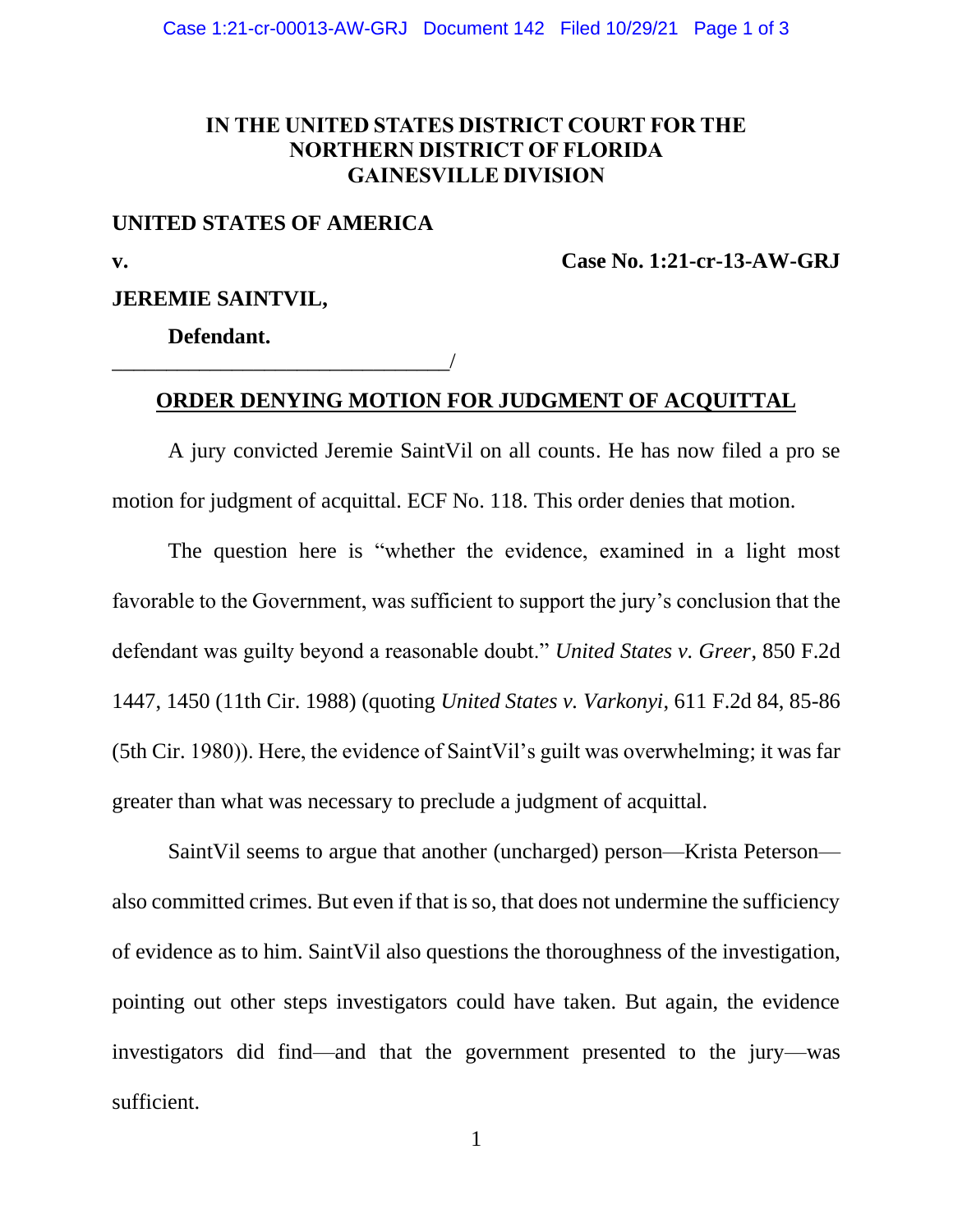SaintVil also notes that he testified that he was in fear of Ms. Peterson. Although it is not entirely clear, it appears he argues that this means he acted involuntarily. The jury, of course, could disbelieve his testimony, and there was ample evidence that he acted knowingly and willfully.

Among other evidence, the jury heard:

- SaintVil was alone in his home when it was searched, moments after a fraudulent email was sent from his computer, and with a fraudulent identification document on his scanner.
- Numerous emails relating to fraudulent loan applications came from an IP address associated with SaintVil's home.
- SaintVil's computer contained many files related to the fraudulent scheme.
- An FBI agent found a bag hidden in SaintVil's home containing SaintVil's business card and several fraudulent credit cards and identification documents in the names of the elderly victims.
- SaintVil visited storefronts, identified himself using the name of an elderly victim, and picked up bank-related mail addressed to elderly victims.
- A recording of a telephone conversation between a bank representative and someone purporting to be a loan applicant—someone who used the name of one of the elderly victims but who had SaintVil's voice, cadence, and manner of speech.
- Bank records showing transactions on the fraudulent cards in places that travel records showed SaintVil was visiting at the time of the transactions.
- Money transfers to accounts SaintVil controlled that represented proceeds of the fraud.